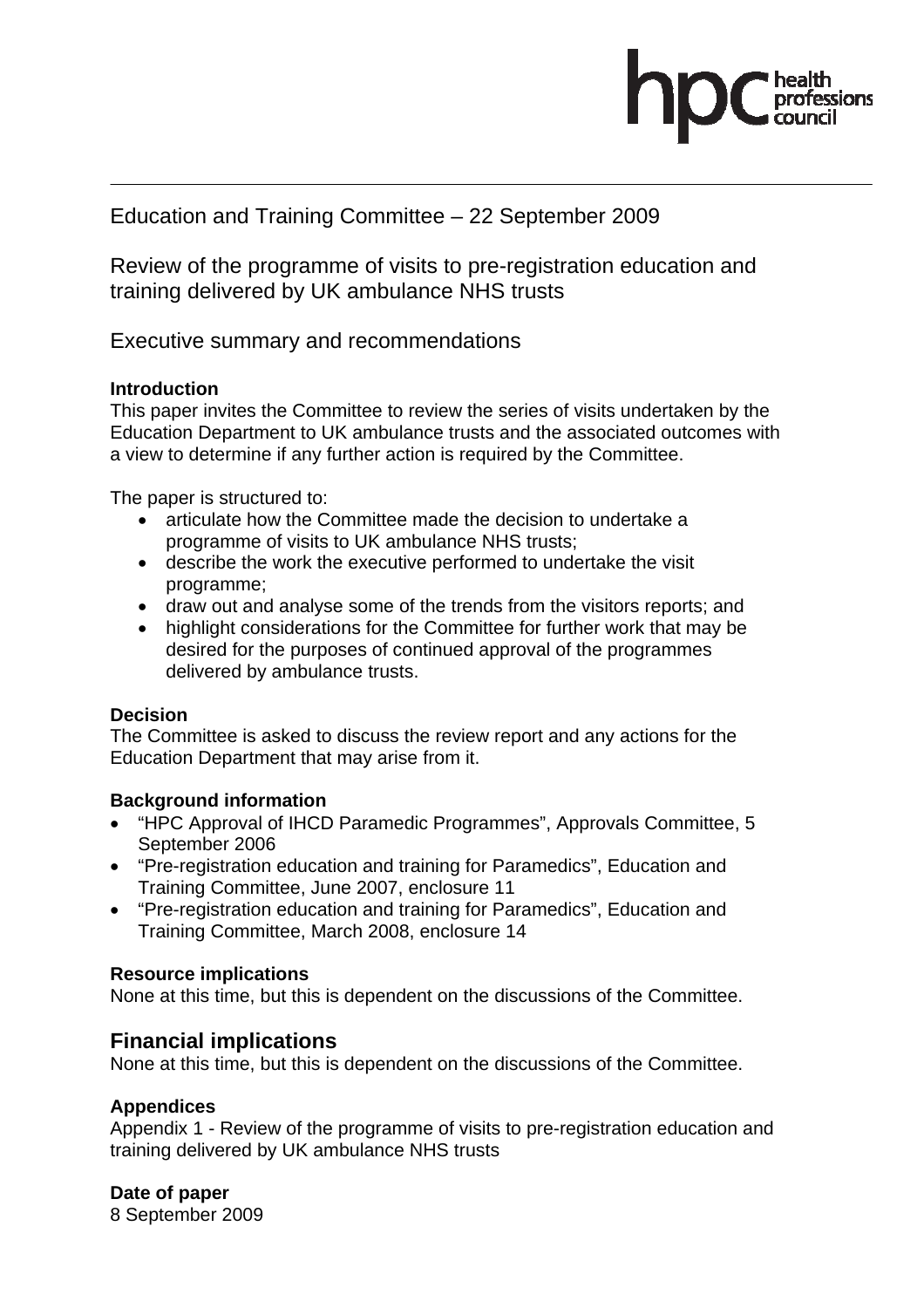

Review of the programme of visits to pre-registration education and training delivered by UK ambulance NHS trusts

# **Content**

# **Introduction**

This paper invites the Committee to review the series of visits undertaken by the Education Department to UK ambulance trusts and the associated outcomes with a view to determine if any further action is required by the Committee.

The paper is structured to:

- articulate how the Committee made the decision to undertake a programme of visits to UK ambulance NHS trusts;
- describe the work the executive performed to undertake the visit programme;
- draw out and analyse some of the trends from the visitors reports; and
- highlight considerations for the Committee for further work that may be desired for the purposes of continued approval of the programmes delivered by ambulance trusts.

The paper draws on:

- qualitative review of Department records of the amended approval process used to conduct the programme of visits and a structured interview with the lead Education Officer for the project;
- quantitative data drawn from operational records held by the Education Department to describe some of the key features of the implementation of the approval process; and
- quantitative and, to a limited extent, qualitative review of the reports produced after each visit.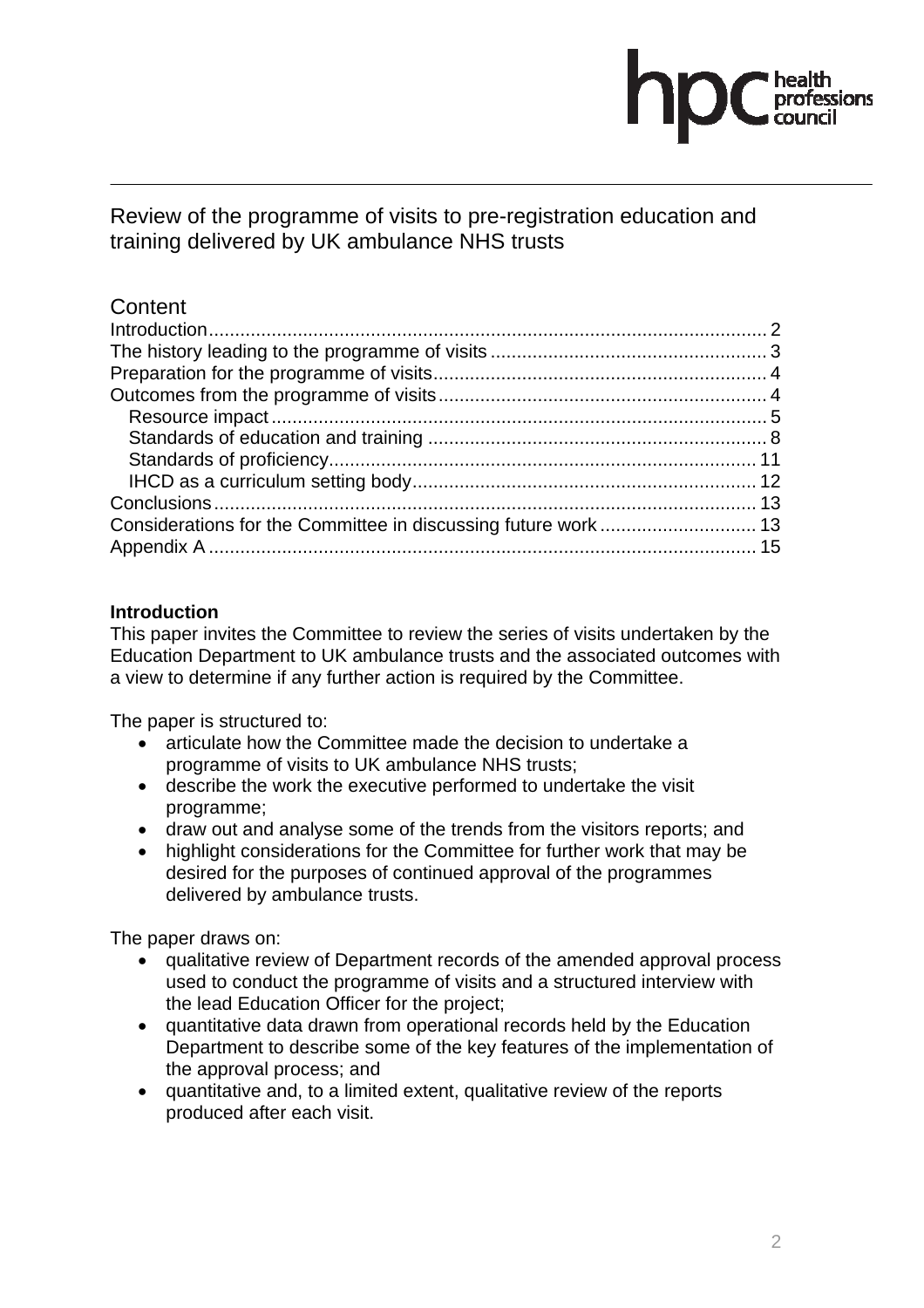## **The history leading to the programme of visits**

At the meeting held in February 2004, the Education and Training Committee decided to conduct approval visits to all approved programmes of study which had not been subject to a visit following the publication of the Quality Assurance Agency's Subject Benchmark Statement for each profession.

This led to a period of activity for the Education Department in which programmes which had not received a visit following publication of the Subject Benchmark Statement were contacted and visits arranged. The publication date for the Benchmark Statement for paramedic programmes is 2004.

In the case of the paramedic profession many of the approved programmes were delivered by UK ambulance trusts and followed the IHCD (part of Edexcel) rules for delivery and assessment of the programme. It was anticipated at the time that a visit was required to approve the IHCD model of training programme rather than visits to specific sites of delivery.

Information available at that time indicated that the IHCD model of programme was due to be phased out as the profession made the transition to higher education. Additionally, the UK ambulance trusts were also subject to restructuring in July 2006 with the majority of trusts being merged.

The uncertainty surrounding the longevity of the programmes alongside the significant resource impact of 34 visits being added to the schedule led to the decision being made that the UK ambulance trusts had first to be entered into the annual monitoring audit process before visits would be undertaken. The annual monitoring process would then be used to prioritise visits as appropriate in the visit schedule for the following academic year.

In the 2005/2006 cycle of annual monitoring all UK ambulance trusts submitted an audit which was assessed by visitors. Of the 34 ambulance trusts, only three resulted in a recommendation that an approval visit was required to, if necessary, place conditions on continued approval. A paper was brought to the Committee on 5 September 2006 to report the outcomes of annual monitoring for the UK ambulance trusts. In this paper it was stated that the distinctiveness of the arrangements for delivery and assessment of the programmes at each ambulance trust warranted site specific visits.

Owing to the continuing uncertainty related to the longevity of the IHCD model of paramedic training the and the recent merger of 34 trusts into 15, the Committee directed the Education Department to contact all the ambulance trusts to determine if there was in intention to continue to run a programme of this type. If an ambulance trust had an intention to continue to run the programme, the Education Department was directed to organise a visit as appropriate in light of that information.

At this time it was anticipated that following the site specific visits, a visit would take place to IHCD to deal with generic matters across all delivery sites and related to the IHCD programme structure.

On 12 June 2007 another paper was brought to the Committee to report on the findings from the exercise to contact the UK ambulance trusts. It was stated in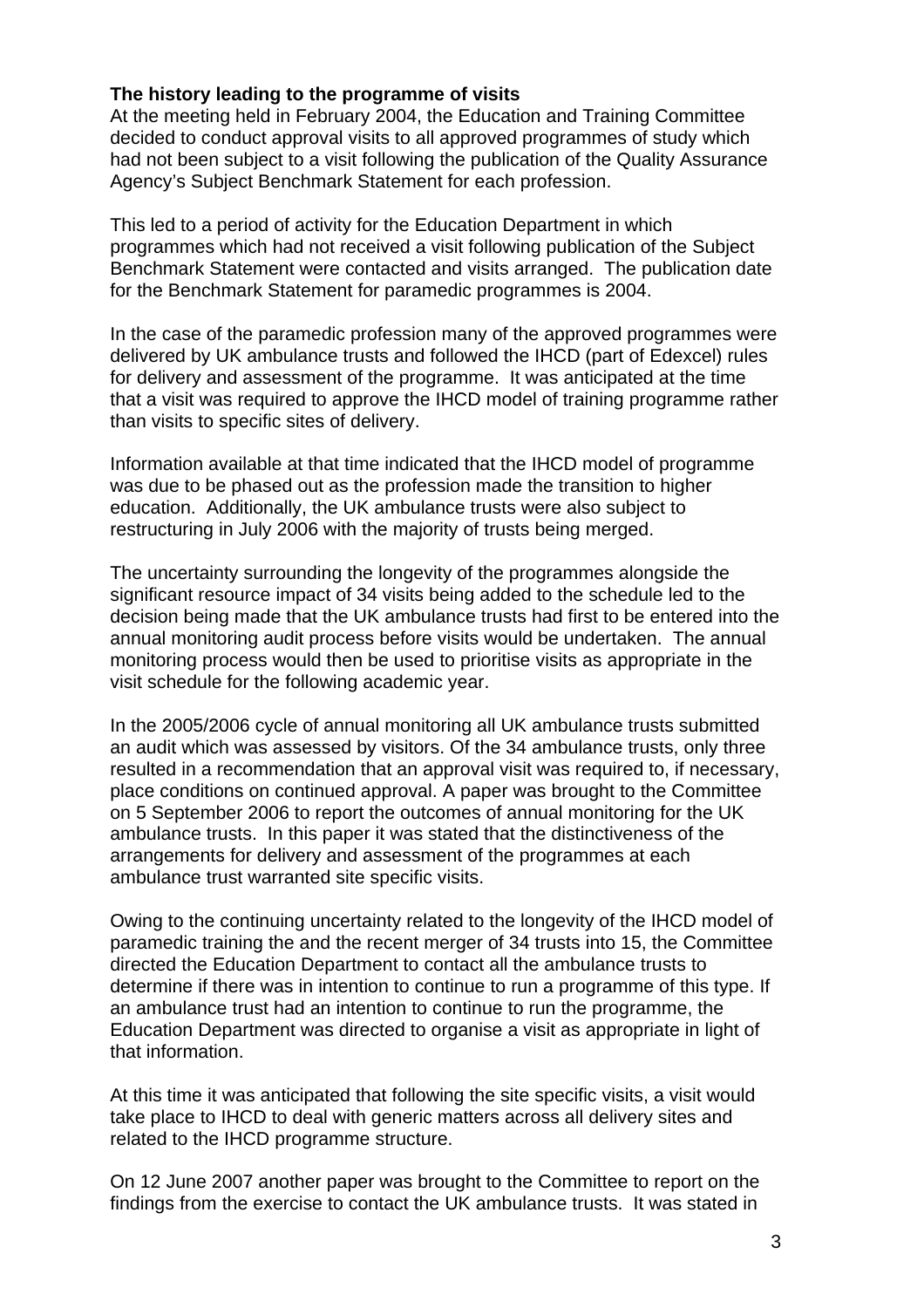this paper that though there was a clear intention to move paramedic training into higher education, the duration of time required for the transition required that IHCD programmes continue to run until at least 2008. The Committee decided that all ambulance trusts were to be subject to an approval visit unless written confirmation was provided that the programme would cease to enrol students beyond 1 September 2008.

## **Preparation for the programme of visits**

It was recognised that the IHCD model of education and training is significantly different from the majority of approved programmes that are based in higher education. However, it was also recognised that the standards of education and training (SETs) and the approval process were appropriate to ensure that those who complete programmes delivered at ambulance trusts have demonstrated an ability to meet the standards of proficiency.

As a result, the Education Department commenced work to review and amend the approval operational process to be appropriate for ambulance trusts. This work commenced with a meeting with a group of HPC paramedic visitors with experience of conducting visits. At this meeting each standard was discussed to determine what types of appropriate evidence for the SETs an ambulance trust may be able to provide and any particular themes that may emerge as a result of implementing the approval process. This information was then used to undertake a series of activities to prepare for the visits. These activities included:

- tailoring correspondence to visitors and education providers to use appropriate terminology;
- producing an agenda suitable for an ambulance trust;
- producing a tailored visitors' report;
- training Education Officers and Education Administrators to attend this type of visit or deal with queries respectively; and
- communicating the standards and amended process to the ambulance trusts.

An additional consideration was made with regard to the visiting panel. It was decided that the visiting panel would, when possible, be made up of two paramedic visitors and, to provide support, a third visitor from another profession who had experience in the education setting and attending HPC approval visits.

The process of scheduling visits into the 2007/2008 academic year proved challenging in some cases owing to specific extenuating circumstances related to individual trusts or in one case failure to submit documentation that was then followed by submission of extenuating circumstances. The first visit took place on 11 March 2008 and the last visit took place on 20 January 2009.

## **Outcomes from the programme of visits**

All the visitors' reports have been produced and approved by an Education and Training Panel and the majority of the programmes have had continued approval granted. In three cases, the final decision on continued approval is still pending, but two are due for consideration at the Education and Training Committee meeting to which this paper will be submitted. The remaining programme was granted an extended deadline to meet conditions based on observations provided to the Education and Training Panel.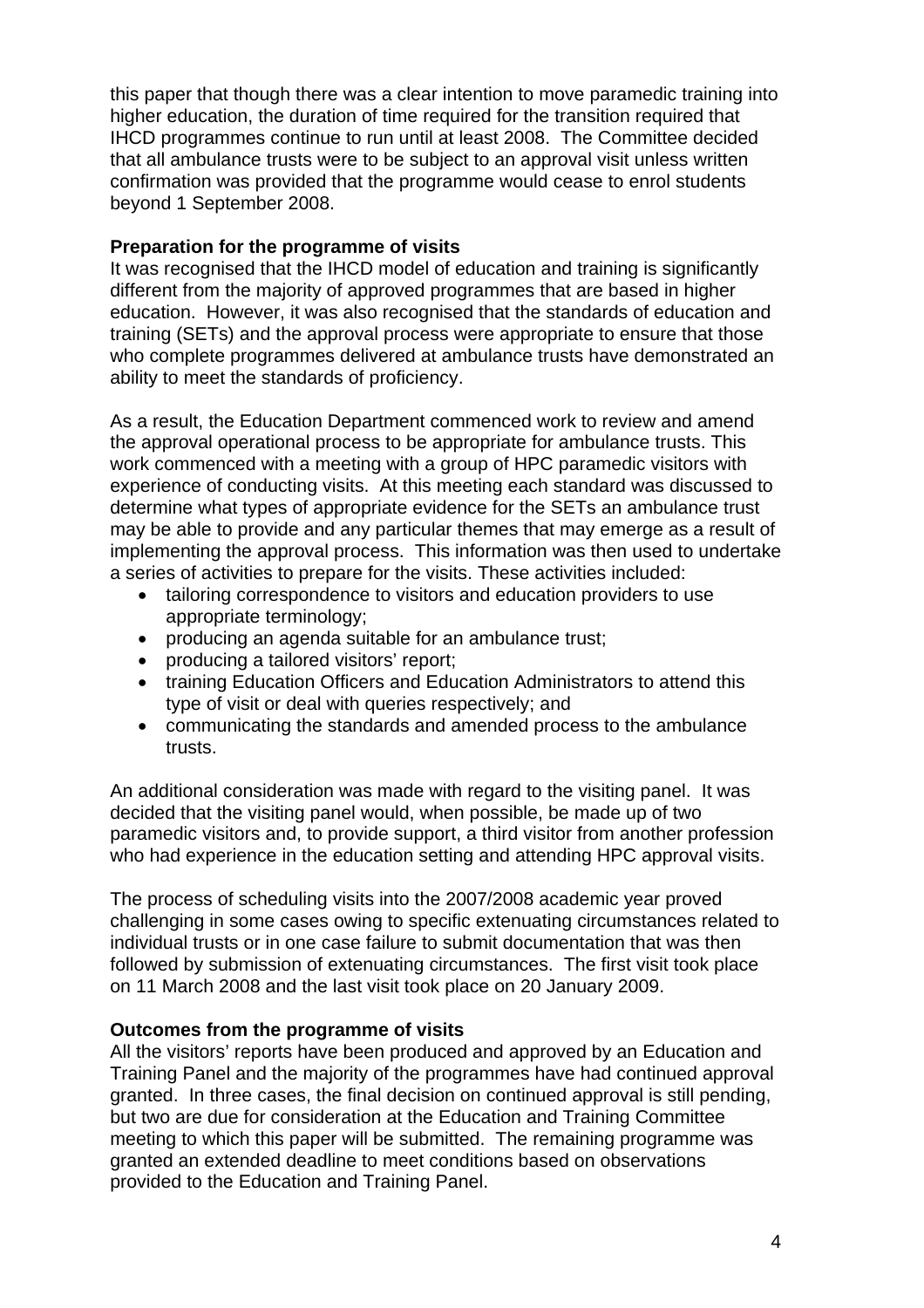As there is now sufficient data to start describing trends from the visits, the remainder of this paper will focus on the outcomes documented in the reports and Departmental records. All the reports can be found online in the Education and Training Panel papers and, once a final outcome is reached, on the Education Department webpage. Appendix A has been provided to summarise the outcomes reached in the case of each of the 15 UK ambulance trusts. Please note that South Central Ambulance Service Ambulance Service NHS Trust indicated that there was no intention to continue delivering the programme beyond 1 September 2008 and therefore no visit was required meaning that only 14 ambulance trusts are displayed in the graphs below.

## **Resource impact**

From an operational perspective, the work undertaken to visit each of the programmes has been significant. The duration of the approval process was extended owing to the increased resource requirements related to stages in the approval process. The graphs below illustrate some of the durations of stages of the approval process. It is important to note that in three cases final decisions on the programmes are yet to be reached and therefore these programmes will not appear in some of the data.



The graph above illustrates the durations for the full approval process to reach completion from the date on which a visit request was received. It is apparent that duration of the implementation of the process is significantly longer than is the case with visits to other types of programme of study. This is representative of the complexity of each of the approval events and the associated impact on the time spent working on these visits. In some cases the process has taken in excess of two years from the date the visit request was received. This extended duration can be attributed to a variety of reasons, including:

education provider suggesting the latest possible dates for their visit to be undertaken to maximise the time to present documentation;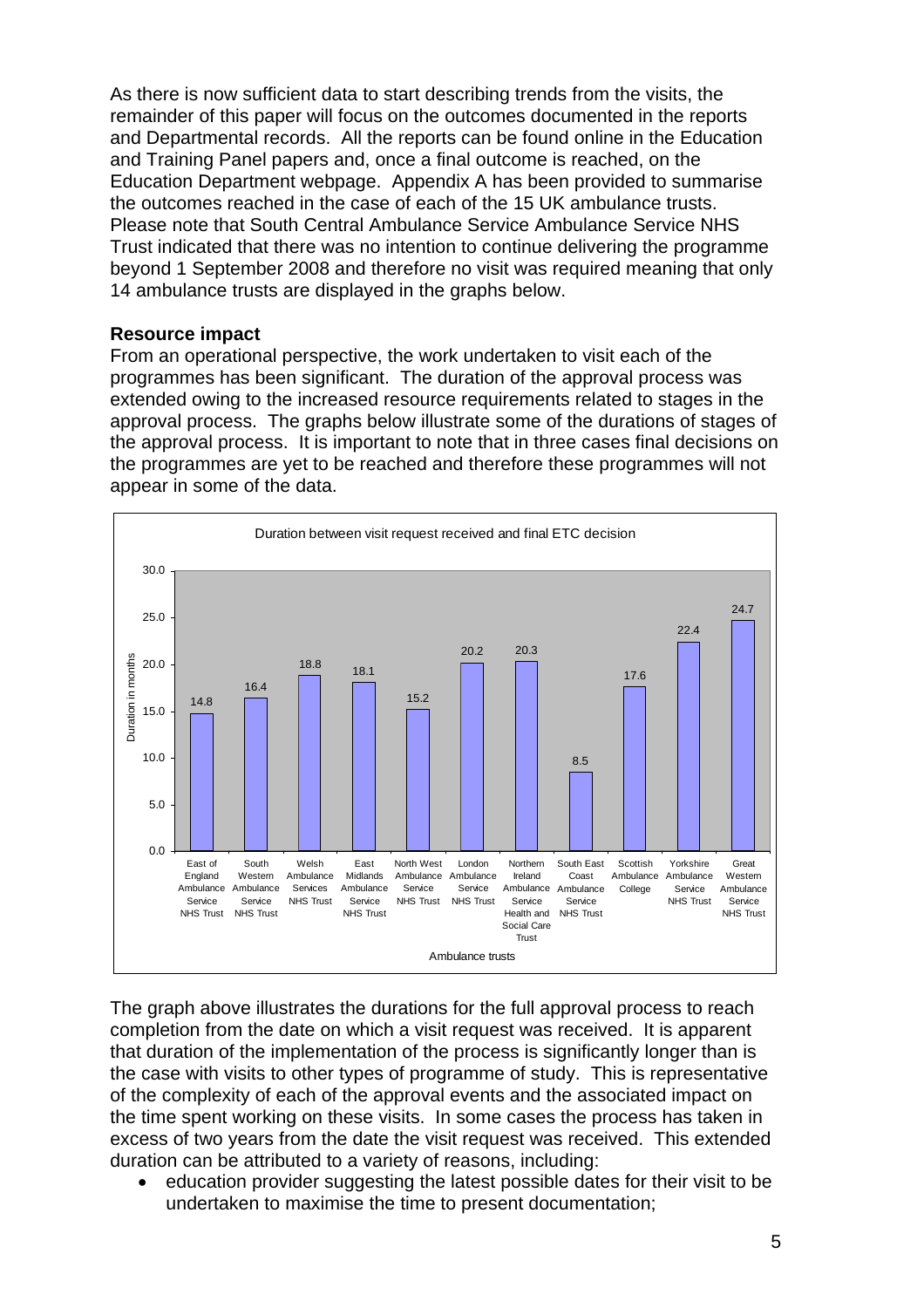- extenuating circumstances leading to rescheduled visits;
- documentation deadlines being missed leading to cancelled visits;
- the durations taken to produce reports; or
- or the time required for education providers to meet conditions.

These types of atypical resource demands resulted in the extended duration of the approval process. For example the following graph shows the duration taken to produce visitors' reports after each of the visits.



All the reports took one month or more to produce and in some cases more than three months. These durations are a stark contrast to the durations taken to produce reports in previous Department annual reports in which 94% of reports are submitted to education providers within 28 days of the visit date. These extended durations can be attributed to the individual complexity of some of the cases and the numbers of conditions required. For some of the earlier reports, there was also the requirement to seek legal advice on specific wording which led to increased time spent on drafting reports.

Another resource intensive period in the implementation of the approval process can be seen in the post visit stage. The graph overleaf shows the durations of the post visit stage in those instances in which a final decision on approval has been made.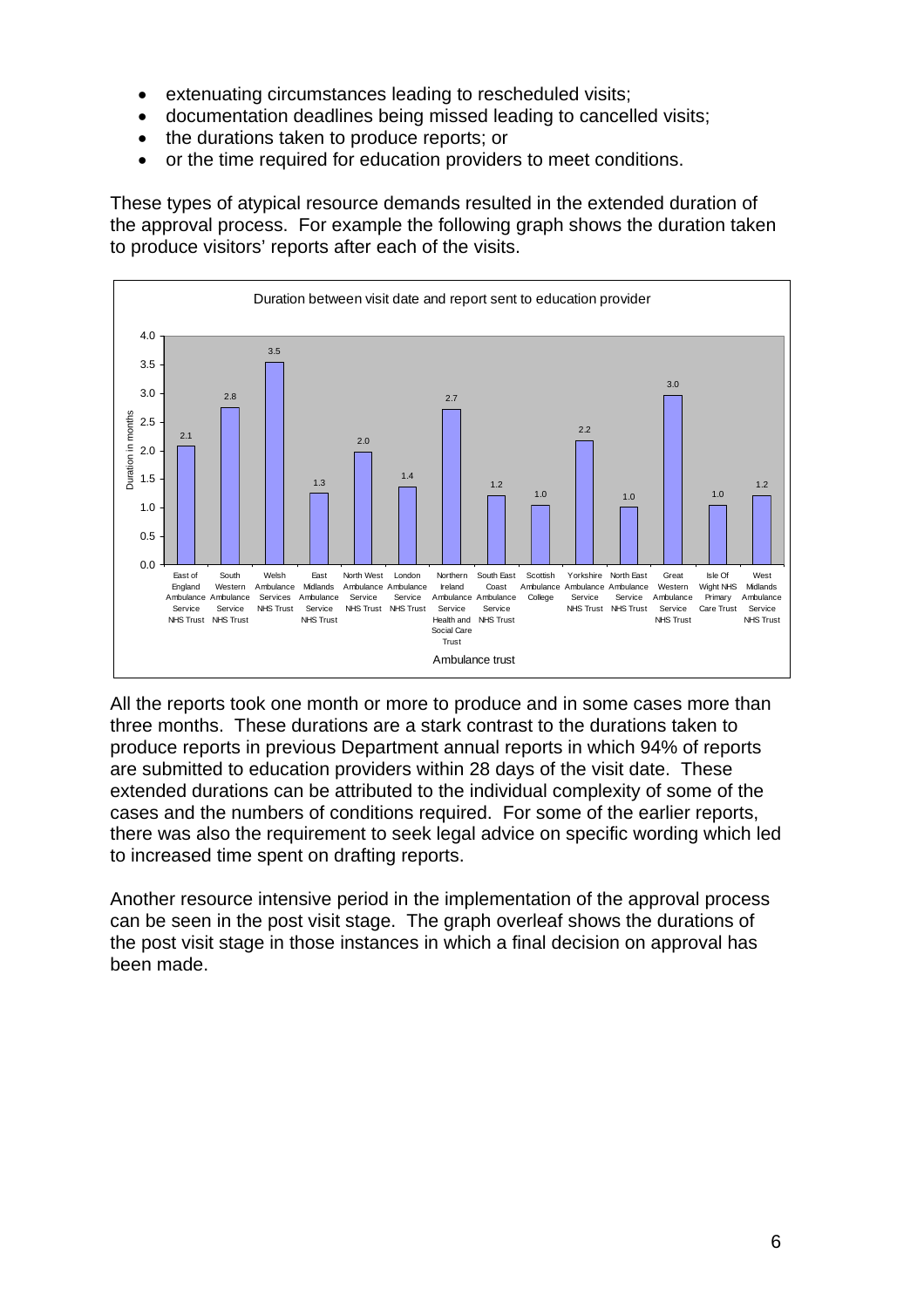

Previous annual reports have indicated that the post visit process is completed in the majority of cases (57%) within four months of the visit date. Only 11% of cases were reported in the 2007 annual report to have required more than six months in order to meet conditions placed on approval or continued approval. In all but one case, the post visit process for the ambulance trusts exceeded six months. The one case in which the post visit process was resolved in less than six months was a result of a decision of the Education and Training Committee to withdraw approval without the education provider submitting a response to the conditions.

The post visit process in some cases was impacted by the duration that it took to produce reports, but in the majority of cases was a result of the time the ambulance trusts required to respond to the conditions placed on continued approval. In some cases, the education providers submitted observations on the visitors' report to contest issues of accuracy in the report but also to request extended deadlines or split deadlines for meeting conditions. Extended or split deadlines were granted by the Education and Training Panel in cases where specific conditions could not be met along the normal time frame owing to extenuating circumstances, such as a particular trust waiting for publication of curriculum information by IHCD.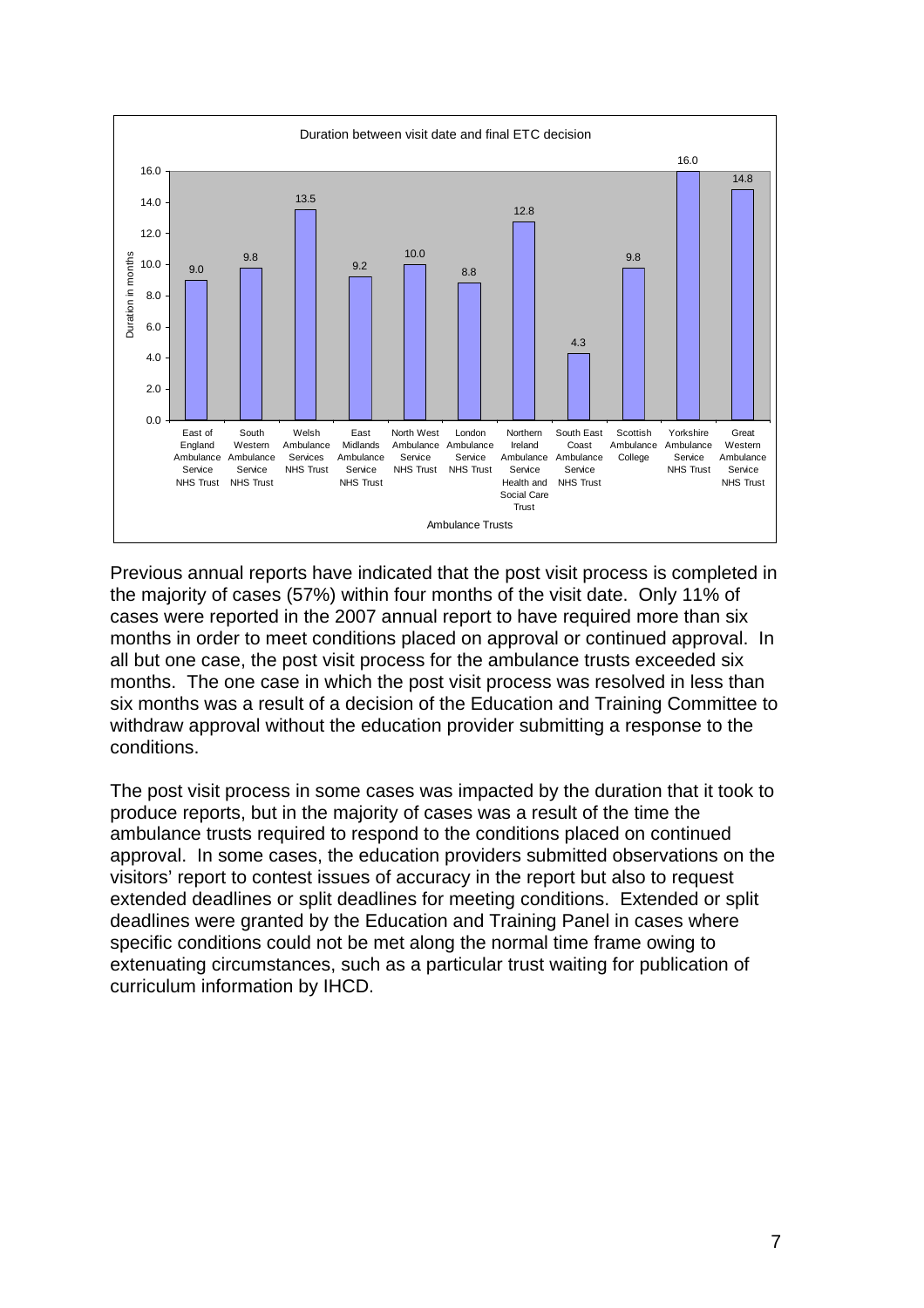# **Standards of education and training**

As mentioned previously, one of the increased demands on Education Department employee and visitor time was spent in producing reports. This was particularly attributed to an unusually high number of conditions placed on continued approval. The graph below illustrates the numbers of conditions applied to each programme.



There is considerable variation between the number of conditions applied across the programmes. In some cases the number of conditions is significantly higher than commonly found in cases of visits to programmes that already have approval. In contrast, a number of the programmes have less than 20 conditions applied to ongoing approval, which is relatively typical of a programme visited for the first time by HPC following the publication of the QAA Benchmark Statement. The variance between the number of conditions supports the view that the individual ambulance trusts implemented the IHCD model of paramedic education in distinctive ways and therefore a delivery site visit was required.

Notably, in the case of the programme which received the highest number of conditions, an eventual decision for withdrawal of approval was reached by the Education and Training Committee.

The two programmes which received more than 40 conditions still have final outcomes pending. Though there appears to be correlation in this, those programmes which are pending decisions tend to have extenuating circumstances related to key programme team members as the main cause for the extended duration. The remaining programme that is pending a final outcome has more than 30 conditions, but less than 40. Other programmes within this range of conditions have reached a final outcome and this again supports the view that the number of conditions does not necessarily relate to an extended duration for the approval process.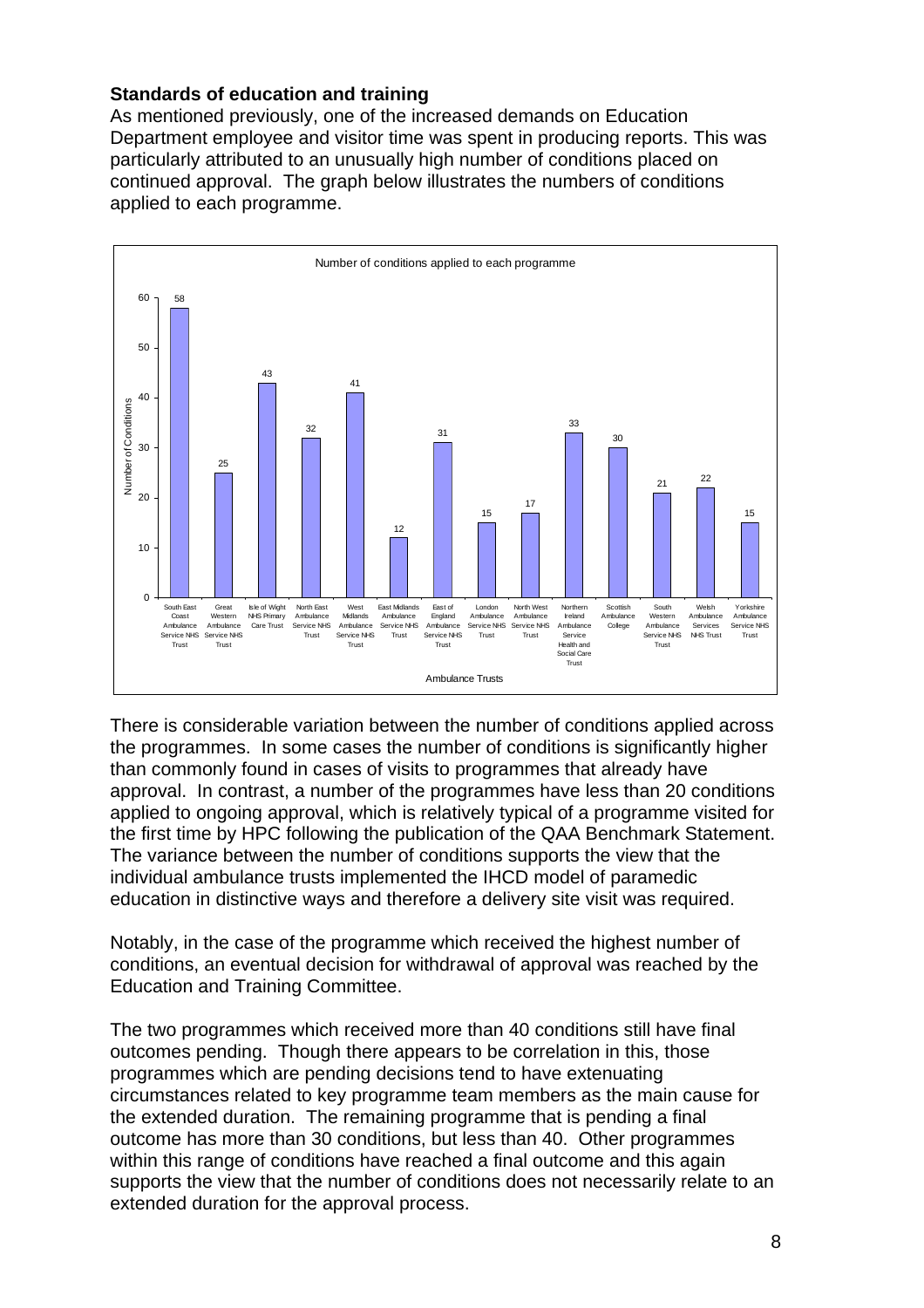One consequence of the number of conditions applied to each programme was that it made it challenging to provide useful informal feedback at the end of the approval visit and in many cases it was decided to be inappropriate to list the conditions that were being placed on continued approval. This made the production of the visitors' report more crucial for the ambulance trusts as it was the first opportunity to determine the full nature of the outcome related to the approval visit and begin the work of responding to conditions.



The graphs which follow below provide more detail on the nature of the conditions that were applied on ongoing approval of the programmes.

The graph above illustrates which areas of the SETs were subject conditions at each of the ambulance trusts. Again, there is significant variance between each programme in terms of application of conditions to a particular type of standard. For example, in relation to SET three (management and resource standards), one programme received no conditions whilst other programmes received up to 13 conditions.

Generally, a trend emerges that the most significant proportion of conditions applied to each programme fell under SET five (practice placement standards). This is relatively typical of all programmes of study subject to approval visits and is a recorded trend in previous annual reports. Some programmes stand out as exceptions to this, such as the one delivered at London Ambulance Service NHS Trust, which received just one condition related to the practice placements and proportionally received more conditions related to assessment standards.

Commonly, the range and duration of placement experience was an area for further development in the programmes. Each ambulance trust has responded individually to the conditions, but IHCD have also recently amended the Rules that dictate how training is delivered to increase the required range and duration of placement education.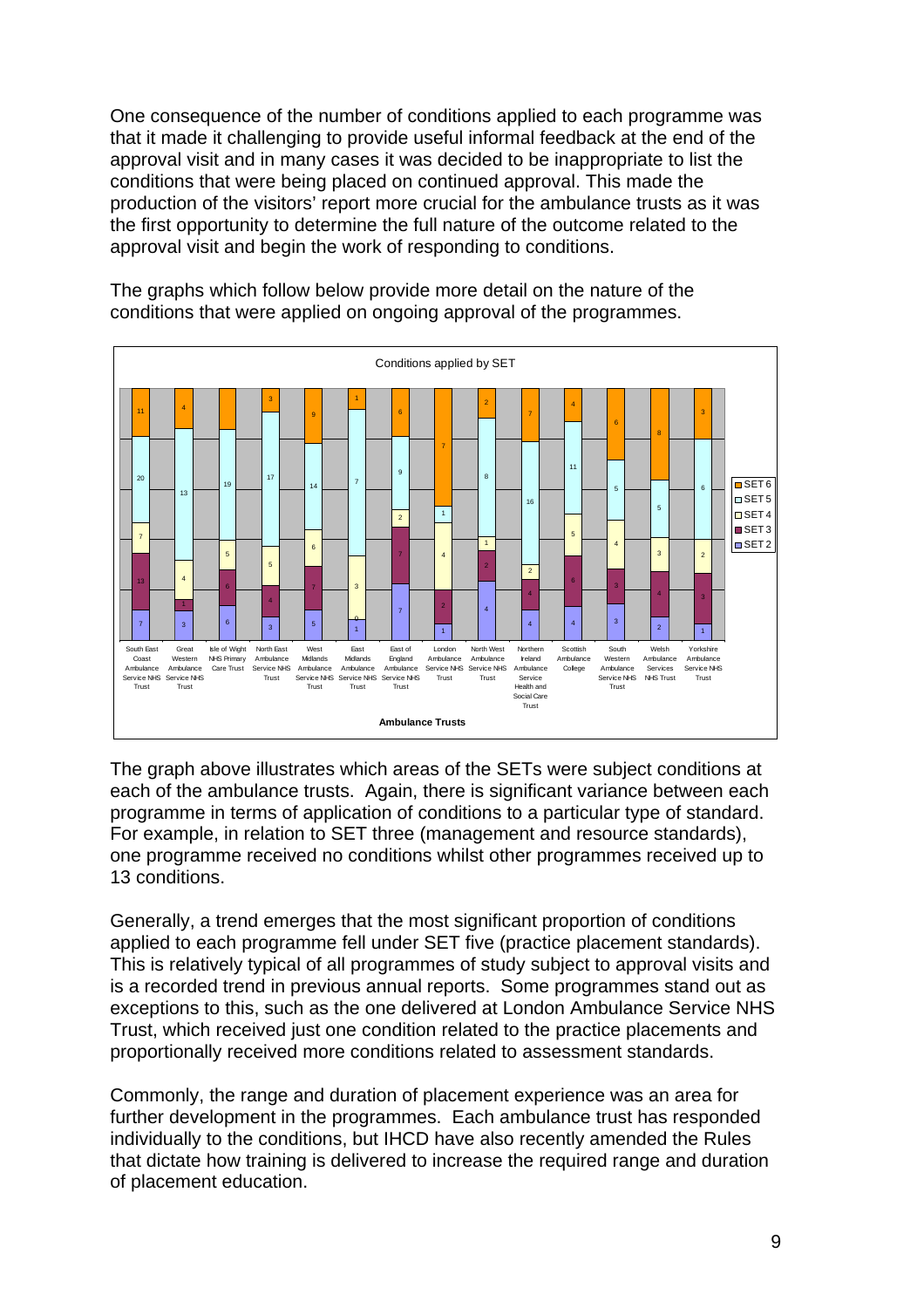For the one programme that has reached a final decision for withdrawal of approval it is possible to see that there were a significant number of conditions applied to all areas of the standards.

The graph on the following page provides illustration of the nature of the conditions applied. The conditions have been broken into three categories:

- **Resource based** requires changes to resource allocation for the programme for the standard to be met
- **Documentary based** there is evidence to show that the standard is met, but documentation requires updating to reflect this evidence
- **Curriculum or Assessment based** requires review of the curriculum or assessment procedures to ensure the standard is met.



As is common to many approval visits, a trend emerges which shows that visitors have received verbal confirmation or demonstration that a standard is met, but did not receive documentary evidence to support this. In 11 out of the 14 cases, this type of condition is the most common. This type of condition is indicative that in terms of student experience or attainment of the standards of proficiency the standard is in effect met, but not adequately documented.

Resource based conditions appear in relatively high proportion in the three programmes yet to reach a final outcome and in the one programme that has reached a final outcome of withdrawal of approval. However, programmes which received a similar proportion of conditions related to resources have received outcomes for continued approval.

Curriculum or assessment based conditions also appear in relatively high proportion across all programmes (excluding East Midlands Ambulance Service NHS Trust and North West Ambulance Service NHS Trust). This is statistically significant in contrast to previously published annual reports which indicated the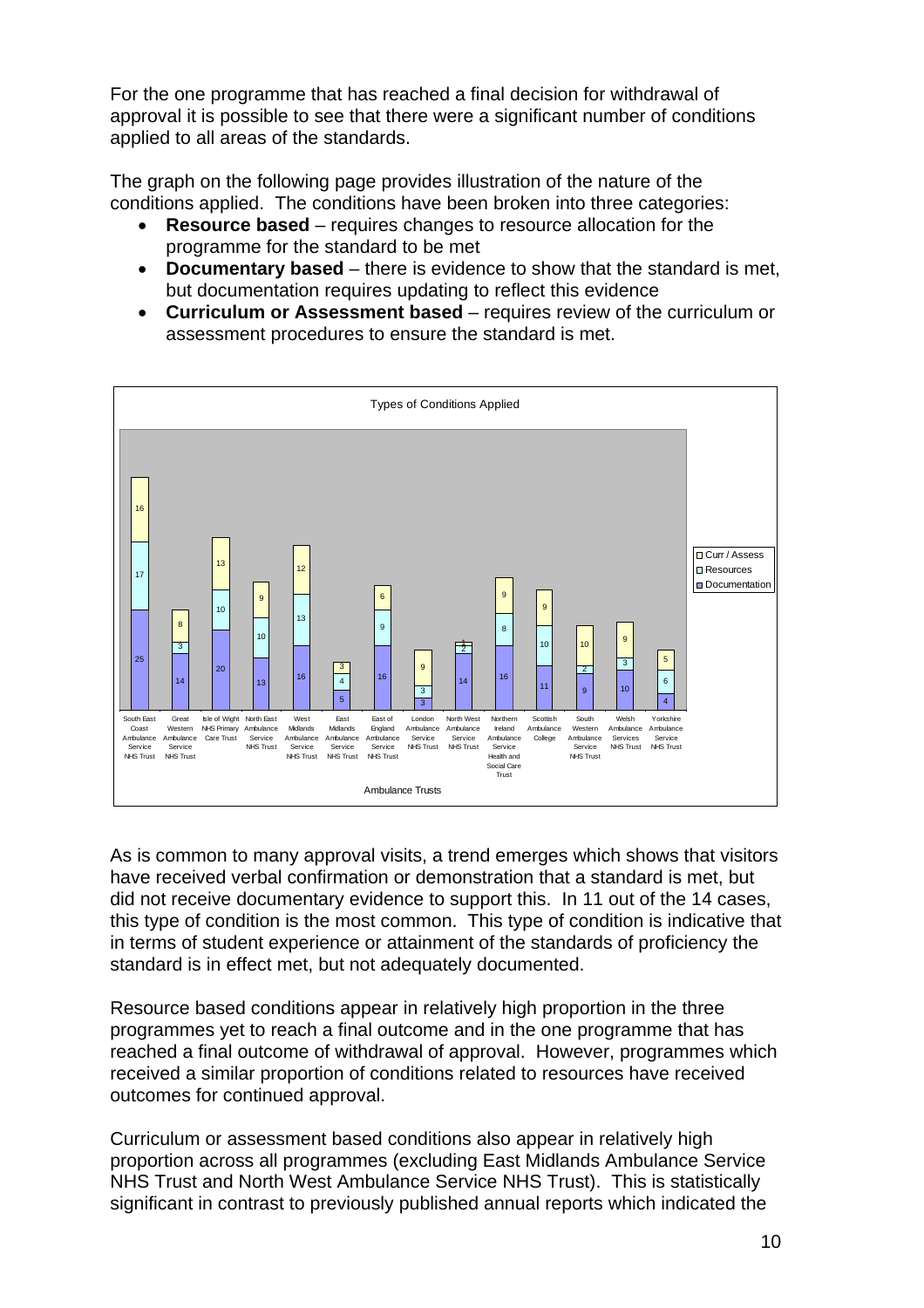emergence of a potential trend that curriculum based conditions were relatively infrequent. Across the reports there is a general trend of a condition being put in place to document that significant numbers of standards of proficiency have not been adequately mapped against learning outcomes for the programme.

# **Standards of proficiency**

The table below reports the number of times conditions were applied which required education providers to articulate particular standards of proficiency (SOPs). The distribution of conditions related to individual SOPs illustrates variance across the ambulance trusts.

# **Number of instances conditions were applied to SOPs and their delivery in a programme**

| <b>SOP No</b>    | <b>Number of</b><br><b>Instances</b> | <b>SOP No</b> | <b>Numbe</b><br><b>Instanc</b> |
|------------------|--------------------------------------|---------------|--------------------------------|
| 1a.1             | 8                                    | 2a. 2         | 3                              |
| 1a.2             | 5                                    | 2a.3          | 1                              |
| 1a.3             | 5                                    | 2a. 4         | 4                              |
| 1a.4             | 6                                    | 2b.1          | 10                             |
| 1a.5             | 5                                    | 2b.2          | 3                              |
| 1a.6             | 7                                    | 2b.3          | $\overline{7}$                 |
| 1a.7             | 1                                    | 2b.4          | 1                              |
| 1a.8             | 6                                    | 2b.5          | 5                              |
| $1b$ . 1         | 6                                    | 2c.1          | 10                             |
| $1b$ . 2         | 2                                    | 2c.2          | 10 <sup>°</sup>                |
| 1 <sub>b.3</sub> | 8                                    | 3a.1          | 10 <sup>1</sup>                |
| 1 <sub>b.4</sub> | 5                                    | 3a.2          | 1                              |
| 2a. 1            | 1                                    | 3a.3          | 1                              |

| <b>SOP No</b>     | <b>Number of</b><br><b>Instances</b> |
|-------------------|--------------------------------------|
| 2a.2              | 3                                    |
| 2a.3              | 1                                    |
| 2a. 4             | 4                                    |
| 2b.1              | 10                                   |
| $2b$ . 2          | 3                                    |
| 2 <sub>b. 3</sub> | $\overline{7}$                       |
| 2 <sub>b.4</sub>  | 1                                    |
| 2b.5              | 5                                    |
| 2c. 1             | 10                                   |
| 2c.2              | 10                                   |
| 3a. 1             | 10                                   |
| 3a.2              | 1                                    |
| 3a. 3             | 1                                    |

It is important to note that this analysis does not take into account the individual sub-standards under each SOP heading. It may be the case that only one substandard under a SOP heading may have required greater articulation in the programme documentation. It is also important to note that the data above does not correlate directly to whether or not individuals who have completed one of these programmes have attained the standards of proficiency, just that the programme documentation did not clearly indicate how learning outcomes were linked to standards of proficiency.

These tables indicate again that the variance between the programmes is quite significant. There is no standard of proficiency common to all the programmes which required greater articulation. There are, however, four standards which were outlined in conditions placed on 10 of the 14 programmes that were visited. This is suggestive, but not conclusive, that these may have been common areas not articulated in the IHCD curriculum guidance for this type of education and training.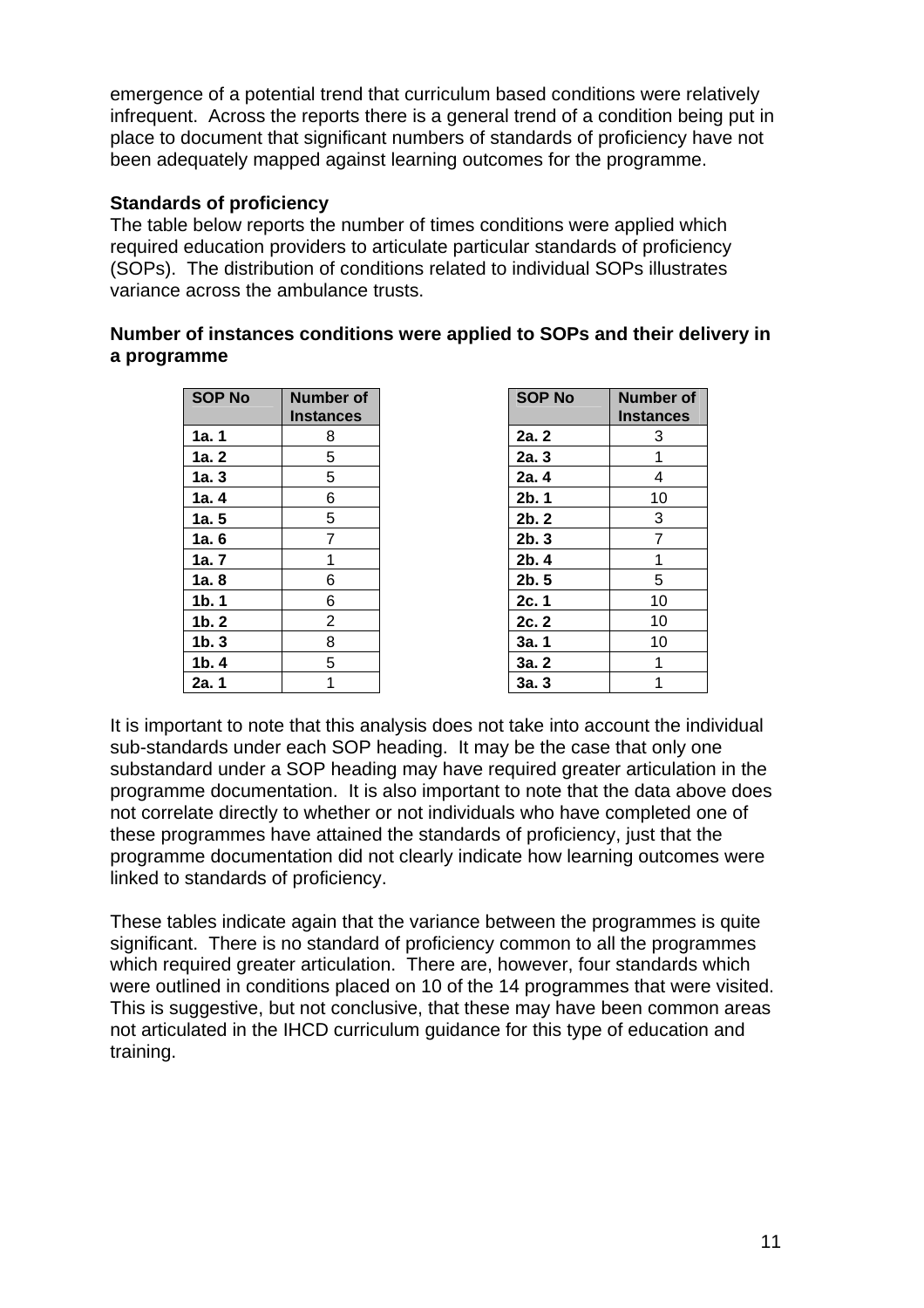The standards of proficiency which required conditions in 50% or more of the visited programmes are:

| <b>SOP</b><br>heading<br>number | <b>SOP wording</b>                                                                                                                                                                                |
|---------------------------------|---------------------------------------------------------------------------------------------------------------------------------------------------------------------------------------------------|
| 1a.1                            | be able to practice within the legal and ethical boundaries of their<br>profession                                                                                                                |
| 1a.6                            | be able to practise as an autonomous professional, exercising their<br>own professional judgement                                                                                                 |
| 1 <sub>b.3</sub>                | be able to demonstrate effective and appropriate skills in<br>communicating information, advice, instruction and professional<br>opinion to colleagues, service users, their relatives and carers |
| 2b.1                            | be able to use research, reasoning and problem-solving skills to<br>determine appropriate actions                                                                                                 |
| 2b.3                            | to be able to formulate specific and appropriate management plans<br>including the setting of timescales                                                                                          |
| 2c.1                            | be able to monitor and review the ongoing effectiveness of planned<br>activity and modify it accordingly                                                                                          |
| 2c.2                            | be able to audit, reflect on and review practice                                                                                                                                                  |
| 3a.1                            | know and understand the key concepts of the bodies of knowledge<br>which are relevant to their profession specific practice                                                                       |

In the majority of cases in the above SOPs it is apparent that they fall into a category of professional skills rather than technical competencies.

Each ambulance trust has responded individually to the conditions, but IHCD have also recently amended the rules that dictate how training is delivered to include the addition of Module J which is entitled "Professional Paramedic Practice" and includes explicit delivery of learning outcomes related to professional skills rather than technical competencies. Some ambulance trusts have made the decision in responding to the conditions to incorporate the IHCD Module J, whilst others have taken a different approach by either including a trust designed module J or amending the programme in other ways. Again, this reflects the significant variance between the individual programmes.

## **IHCD as a curriculum setting body**

The range of responses to conditions also demonstrates that the IHCD curriculum has been an important element of the programmes that have been visited, but that each ambulance trust has made a different decision about how closely to follow IHCD guidance in the process of meeting conditions placed on continued approval. This reflects the status of the IHCD curriculum in these programmes as being similar to that of other curriculum guidance documents for the professions subject to regulation by HPC. Curriculum guidance documents form an important part of an education provider's reference tools in the development and implementation of an approved programme of study. However, as the standards of education and training and standards of proficiency are the threshold standards required for approval of a programme, curriculum guidance documents are not critical to the decision making process to grant approval to a programme. This means that education providers must be cognisant of the curriculum guidance available to a profession, but that each education provider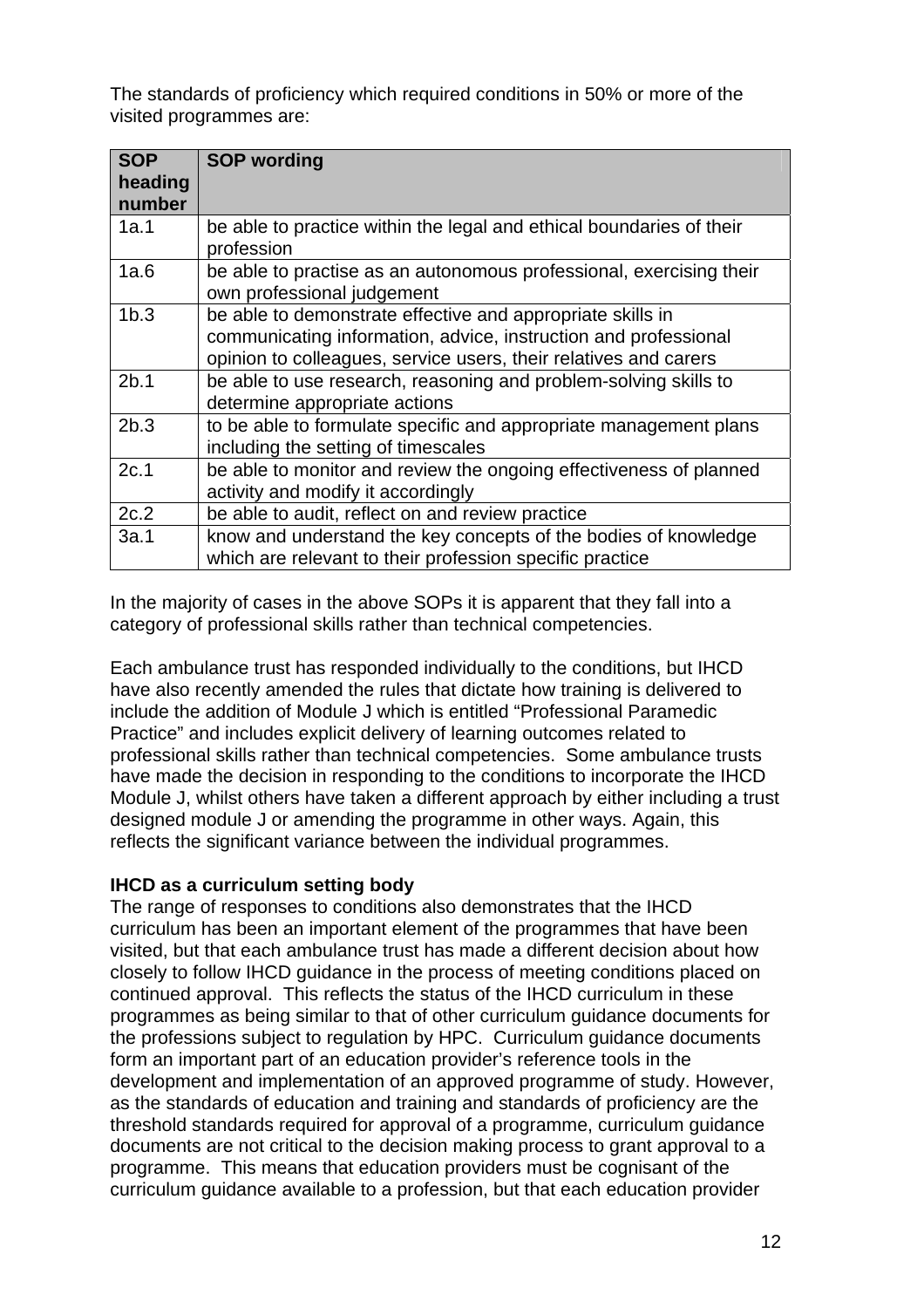must make an individual decision about the most appropriate way to meet HPC standards.

In the case of the programmes delivered at ambulance trusts, this approach to the IHCD curriculum has led to the significant variance between programmes growing in scale in the process of meeting conditions placed on continued approval. In the cases of programmes that have received a final outcome of continued approval it is difficult to state that they are only comprised of elements from the IHCD curriculum. In many cases, the programmes incorporate elements derived from:

- the IHCD curriculum:
- the College of Paramedics curriculum guidance document;
- ambulance trust specific initiatives; or
- procedures from higher education partner institutions.

In effect this has meant that whilst many of the programmes still contain with the programme title "IHCD paramedic award", it is challenging to define these programmes as being solely IHCD models of education and training.

## **Conclusions**

It is clear from the data above that the implementation of the programme of visits resulted in a disproportionate resource burden on the Education Department. This resource burden appears to have been the result of:

- the differences between the type of education and training delivered by ambulance trusts and higher education programmes, which was anticipated; and
- the individual complexity of implementing the approval process at particular trusts, which was difficult to anticipate.

The final outcomes from each approval visit indicate that there is significant variance between each site of delivery and this supports the decision to visit each site. Trends have emerged in relation to the conditions applied to continued approval, but within the sample size it is difficult to determine their statistical relevance.

For programmes which have reached a final outcome of continued approval, all conditions have been met. The responses to conditions varied in approach across the ambulance trusts and further distinguish the programmes delivered by ambulance trusts from one another. The distinctiveness of each programme reflects that IHCD acts as a curriculum setting body rather than as an education provider. Accordingly, in conducting visits to each site of delivery, this has effectively reviewed all the ambulance trusts and no specific visit is required to review the IHCD as a curriculum authority.

## **Considerations for the Committee in discussing future work**

There are a series of options available to the Committee to engage the Education Department in further work related to the programmes delivered by ambulance trusts.

A key piece of information to take into account when considering the future of the IHCD model of education and training is the planned migration into the National Qualification Framework. Current information is suggestive that Edexcel are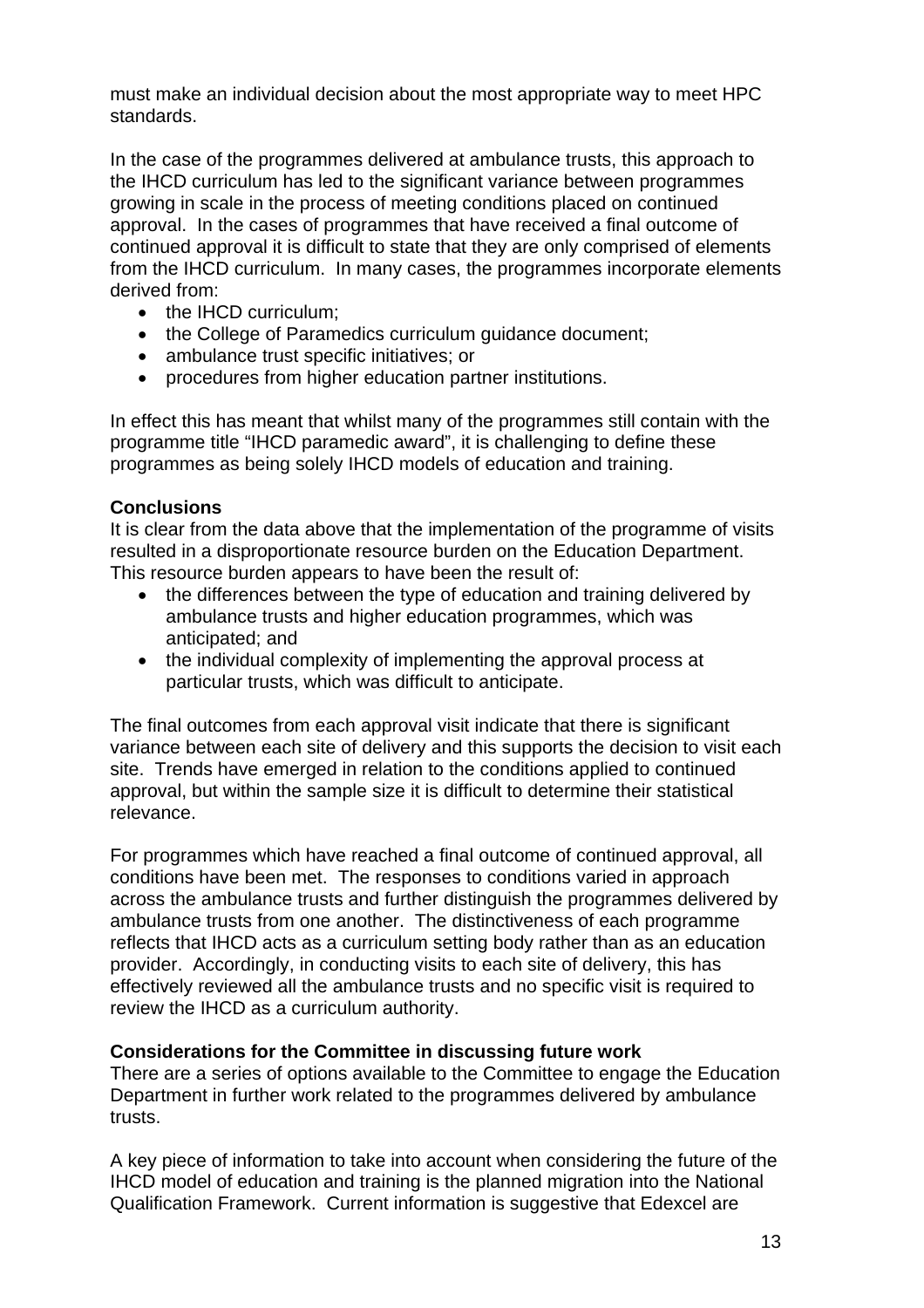currently working on this and plan to have the work completed in or following 2011.

The Committee should also be cognisant of the lack of understanding is relation to the purpose of the programme of visits which have been undertaken and also more generally about paramedic education and training. Therefore, the Committee may wish to direct the Education Department to communicate the final outcomes from this review report to the relevant education providers and other stakeholders to prevent any further confusion.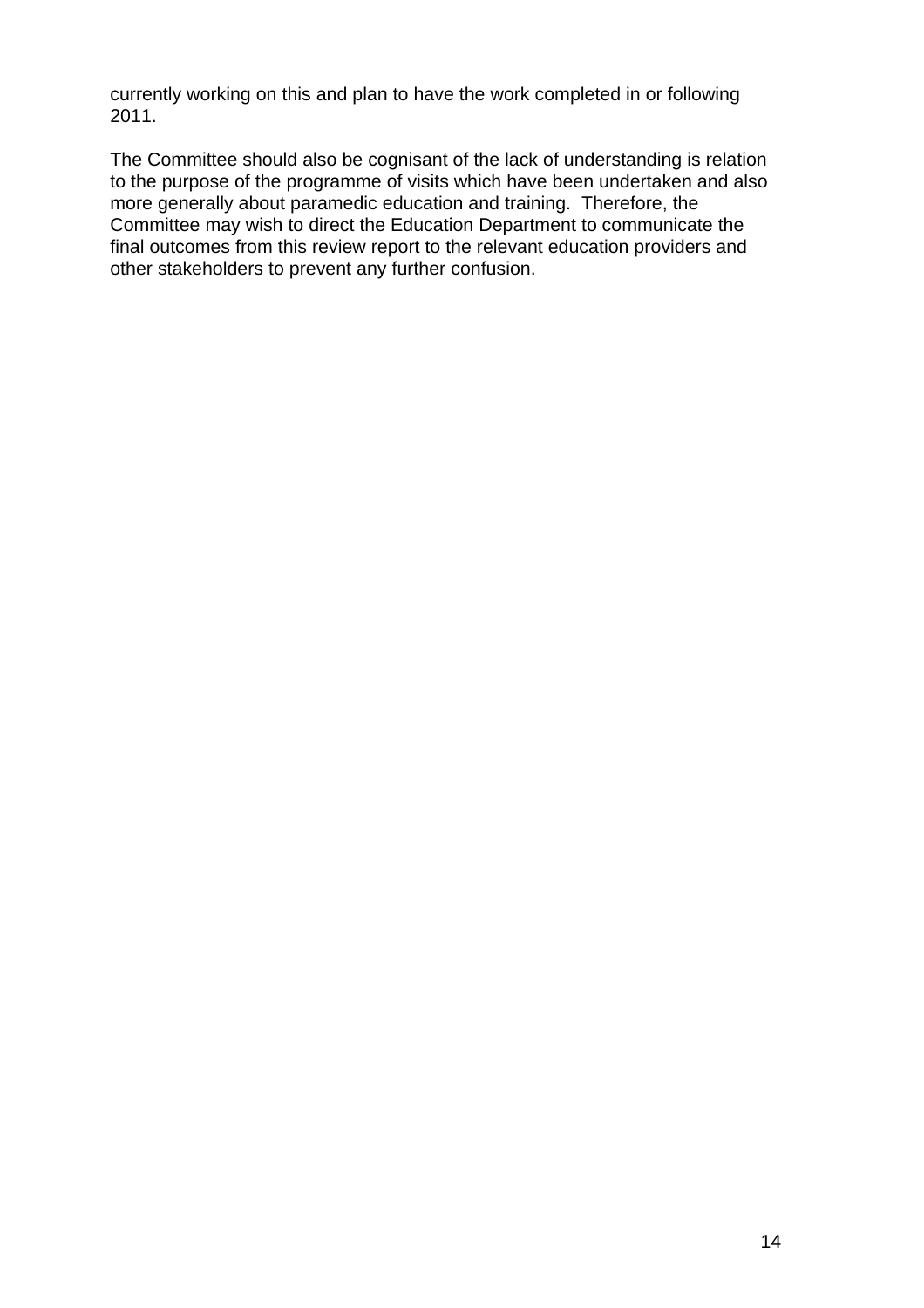# **Appendix A**

| <b>Current Trust name</b>                                                    | <b>Programme Name</b>                                                                                                        | <b>Modes of</b><br>study | <b>Status</b>           |
|------------------------------------------------------------------------------|------------------------------------------------------------------------------------------------------------------------------|--------------------------|-------------------------|
| East Midlands Ambulance<br><b>Service NHS Trust</b>                          | <b>IHCD Paramedic Award</b>                                                                                                  | FT and PT                | Reconfirmed<br>approval |
| East of England<br><b>Ambulance Service NHS</b><br>Trust                     | Certificate of Higher<br><b>Education in Emergency</b><br><b>Medical Care</b><br>(incorporating the IHCD<br>paramedic award) | <b>PT</b>                | Reconfirmed<br>approval |
| <b>Great Western Ambulance</b><br><b>Service NHS Trust</b>                   | <b>IHCD Paramedic Award</b>                                                                                                  | FT                       | Closed                  |
| Isle Of Wight NHS Primary<br><b>Care Trust</b>                               | <b>IHCD Paramedic Award</b>                                                                                                  | <b>FT</b>                | Pending                 |
| London Ambulance<br><b>Service NHS Trust</b>                                 | <b>IHCD Paramedic Award</b>                                                                                                  | <b>Block</b><br>Release  | Reconfirmed<br>approval |
| <b>North East Ambulance</b><br><b>Service NHS Trust</b>                      | <b>IHCD Paramedic</b><br>Programme                                                                                           | <b>FT</b>                | Pending                 |
| North West Ambulance<br><b>Service NHS Trust</b>                             | <b>IHCD Paramedic Award</b>                                                                                                  | <b>Block</b><br>Release  | Reconfirmed<br>approval |
| Northern Ireland<br><b>Ambulance Service Health</b><br>and Social Care Trust | Paramedic-in-training                                                                                                        | FT                       | Reconfirmed<br>approval |
| <b>Scottish Ambulance</b><br>College                                         | <b>IHCD Paramedic Award</b>                                                                                                  | <b>FT</b>                | Reconfirmed<br>approval |
| South Central Ambulance<br><b>Service NHS Trust</b>                          | <b>IHCD Paramedic Award</b>                                                                                                  | <b>PT</b>                | Closed                  |
| South East Coast<br><b>Ambulance Service NHS</b><br>Trust                    | <b>Early Registration</b><br>Programme (IHCD<br>Modules)                                                                     | FT                       | Approval<br>withdrawn   |
| South Western Ambulance<br><b>Service NHS Trust</b>                          | <b>IHCD Paramedic Award</b>                                                                                                  | FT                       | Reconfirmed<br>approval |
| <b>Welsh Ambulance</b><br><b>Services NHS Trust</b>                          | <b>IHCD Paramedic Award</b>                                                                                                  | FT.                      | Reconfirmed<br>approval |
| <b>West Midlands Ambulance</b><br><b>Service NHS Trust</b>                   | <b>IHCD Paramedic</b>                                                                                                        | FT.                      | Pending                 |
| <b>Yorkshire Ambulance</b>                                                   | <b>IHCD Paramedic Award</b>                                                                                                  | FT and PT                | Reconfirmed             |